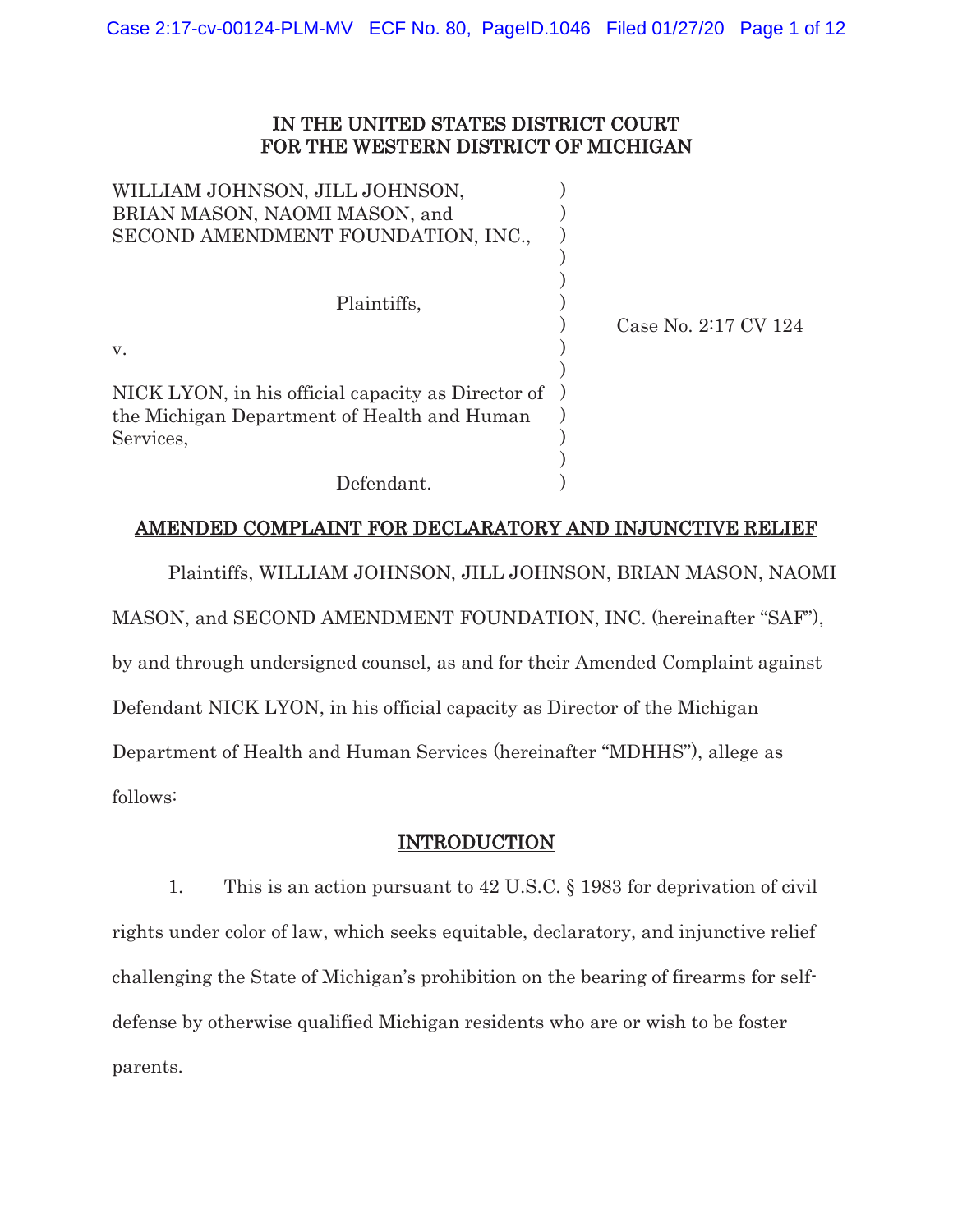2. The Second Amendment "guarantee[s] the individual right to possess and carry weapons in case of confrontation," District of Columbia v. Heller, 554 U.S. 570, 128 S.Ct. 2783, 2797 (2008), and is "fully applicable against the States," McDonald v. City of Chicago, 561 U.S. 3025, 130 S. Ct. 3020, 3026 (2010).

3. However, the MDHHS, by implementing Rules for Foster Families with requirements and restrictions that are close to functional bans on the keeping and bearing of firearms for self-defense, both in and out of the home, nearly completely prohibits foster parents, and those who would be foster parents, from the possession and bearing of readily-available firearms for the purpose of self-defense. This violates Plaintiffs' constitutional rights under the Second and Fourteenth Amendments.

4. Plaintiffs seek to establish that the recognition and incorporation of the Second Amendment, and the Fourteenth Amendment's due process and equal protection clauses, renders the State's ban on the possession and bearing of readilyavailable firearms by foster parents, and would-be foster parents, unconstitutional. As the Plaintiffs only seek to be treated the same as other law-abiding Michigan residents, the Second and Fourteenth Amendments render a ban such as that challenged in this action, impermissible.

5. This action is not about the issue of "safe storage" laws generally, but only insofar as the State requirements and restrictions prohibit foster parents, and those who would be foster parents, from the possession and bearing of readilyavailable firearms for the purpose of self-defense, both in and out of their homes.

-2-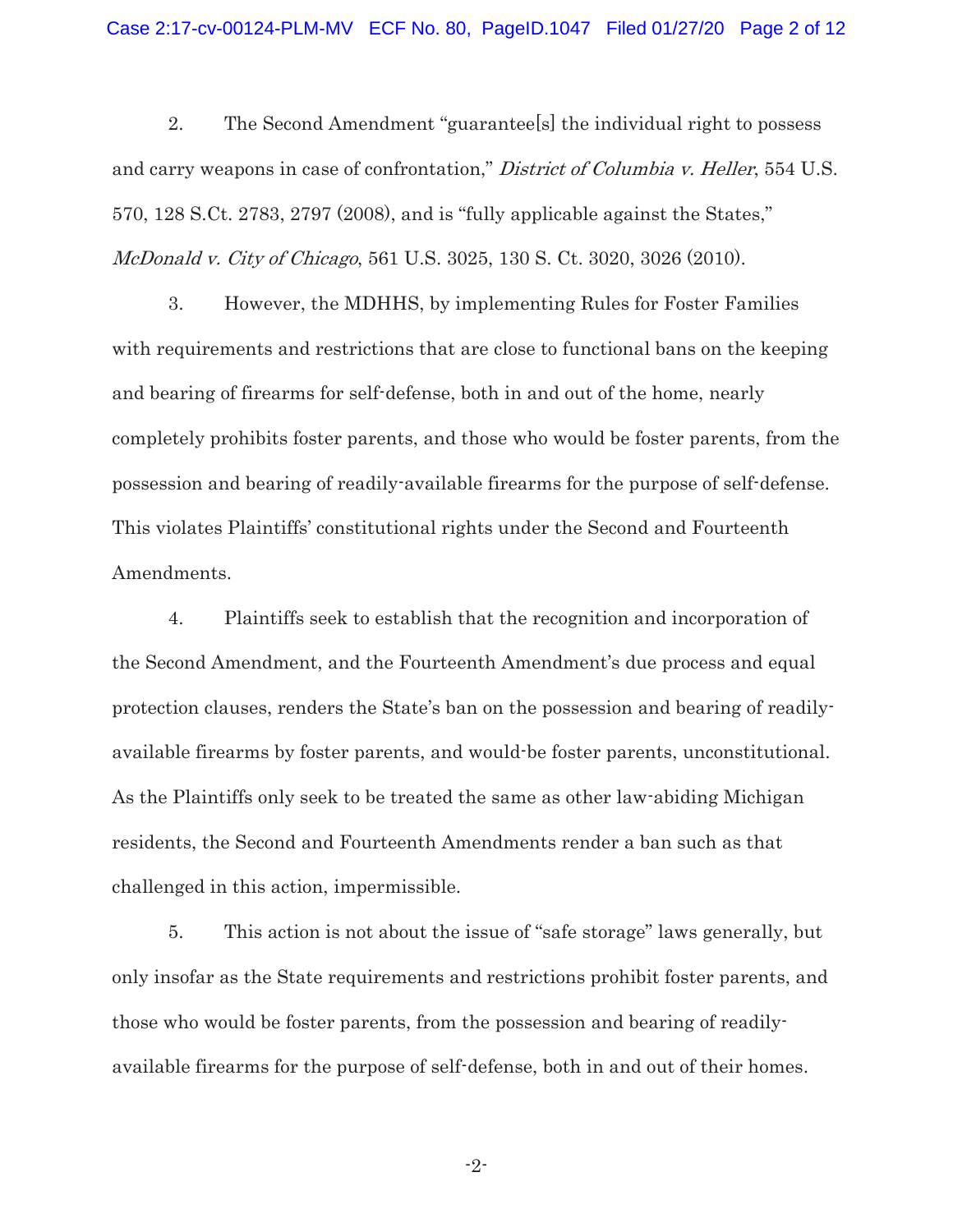#### JURISDICTION AND VENUE

6. This Court has subject matter jurisdiction pursuant to 28 U.S.C. §§ 1331, 1343, 2201, 2202 and 42 U.S.C. § 1983, in that this action seeks to redress the deprivation, under color of the laws, statute, ordinances, regulations, customs, and usages of the Defendants as they execute, administer and enforce the complained-of laws, of the rights, privileges or immunities secured by the United States Constitution and by Acts of Congress.

7. This Court has personal jurisdiction over the Defendant because, inter alia, he acted under the color of laws, policies, customs, and/or practices of the State of Michigan and/or within the geographic confines of the State of Michigan.

8. Venue is proper pursuant to 28 U.S.C. § 1391 because the Defendant executes, administers, and enforces the complained-of laws against Plaintiffs in this District, and because the events and omissions giving rise to this action are harming Plaintiffs in this District, and the Defendant's rules and policies were enacted in the State capital in this District.

#### PLAINTIFFS

9. Plaintiff William Johnson is 57 years old, and resides with his family in Ontonagon, Michigan. Johnson is retired from the United States Marine Corps following disability, and also worked as a truck driver. He has lived in Ontonagon for nine years, and lived in the Grand Rapids area prior to that. William also possesses a Michigan Concealed Pistol License. In sum, he has many solid connections to the State of Michigan and the Ontonagon area, including his wife and his grandson who still reside in the area.

-3-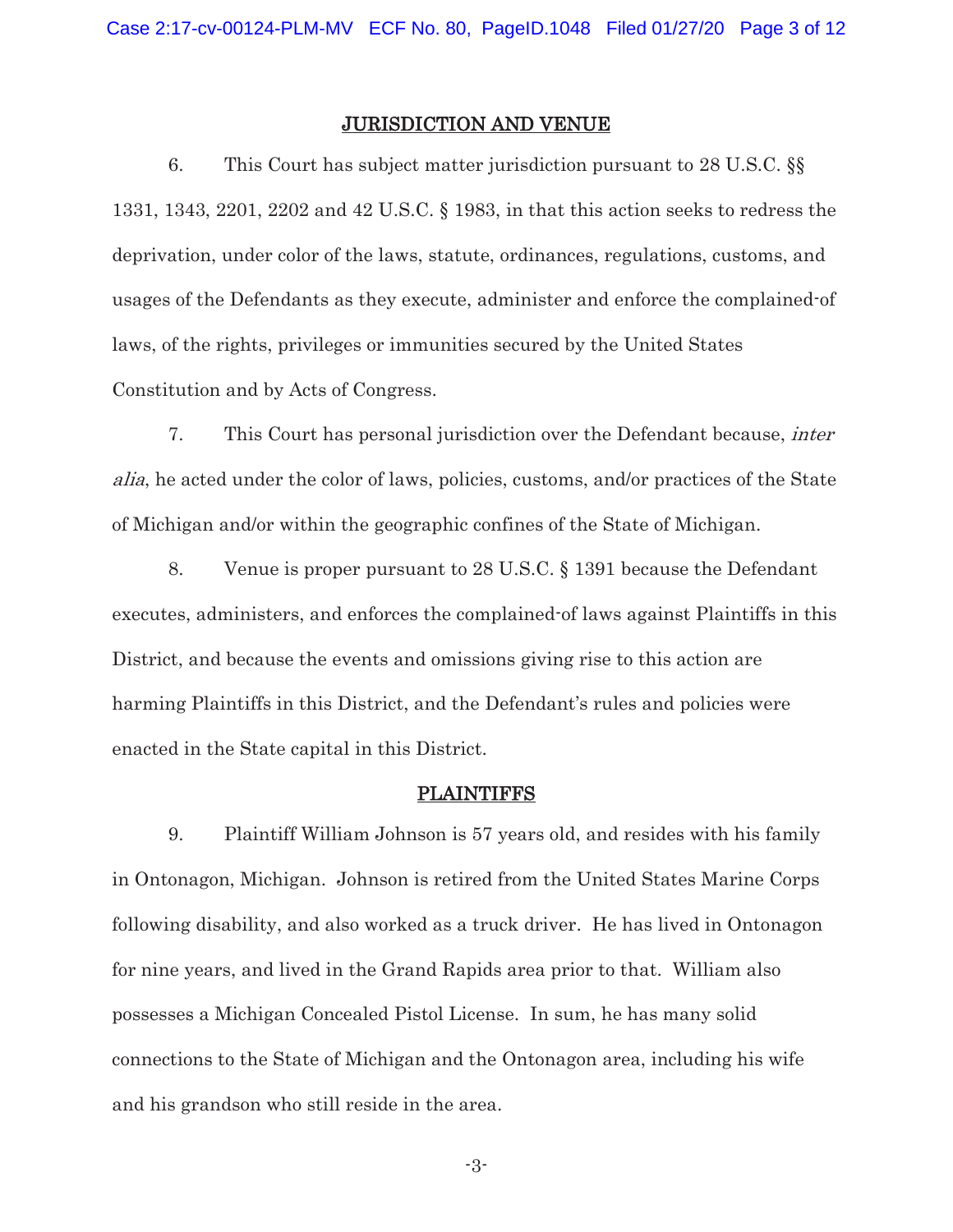10. Plaintiff Jill Johnson resides with her family in Ontonagon, Michigan. She owns a tackle shop in Ontonagon, and likewise has many connections to Ontonagon and the State of Michigan.

11. The Johnsons were asked by the State of Michigan to be foster parents to their grandchild. When Johnson and Jill and Mason went to pick up Johnson's grandson at the MDHHS, Johnson was searched. Even though Johnson was not carrying a firearm, the MDHHS officials still demanded to see Johnson's Concealed Pistol License. The caseworkers stated that Mr. Johnson, a 100% disabled veteran, was going to have to give them the serial numbers for all of his guns, including shotguns and rifles. When Johnson questioned the caseworkers about this, they told him: "if you want to care for your grandson you will have to give up some of your constitutional rights." They then told the Johnsons that "there would not be a power struggle, that they would just take his grandson and place him in a foster home." The MDHHS later said they had "big concerns" over Johnson exercising his Second Amendment rights and carrying a firearm. There is nothing in Johnson's history that would warrant such concerns.

12. Two weeks after that, in Gogebic County Court to have the Johnsons' grandson formally placed with them, the Judge in passing told the Johnsons they would have to comply with the firearms restrictions if they wanted to care for their grandson. The Judge said during the hearing: "We know we are violating numerous constitutional rights here, but if you do not comply, we will remove the boy from your home."

-4-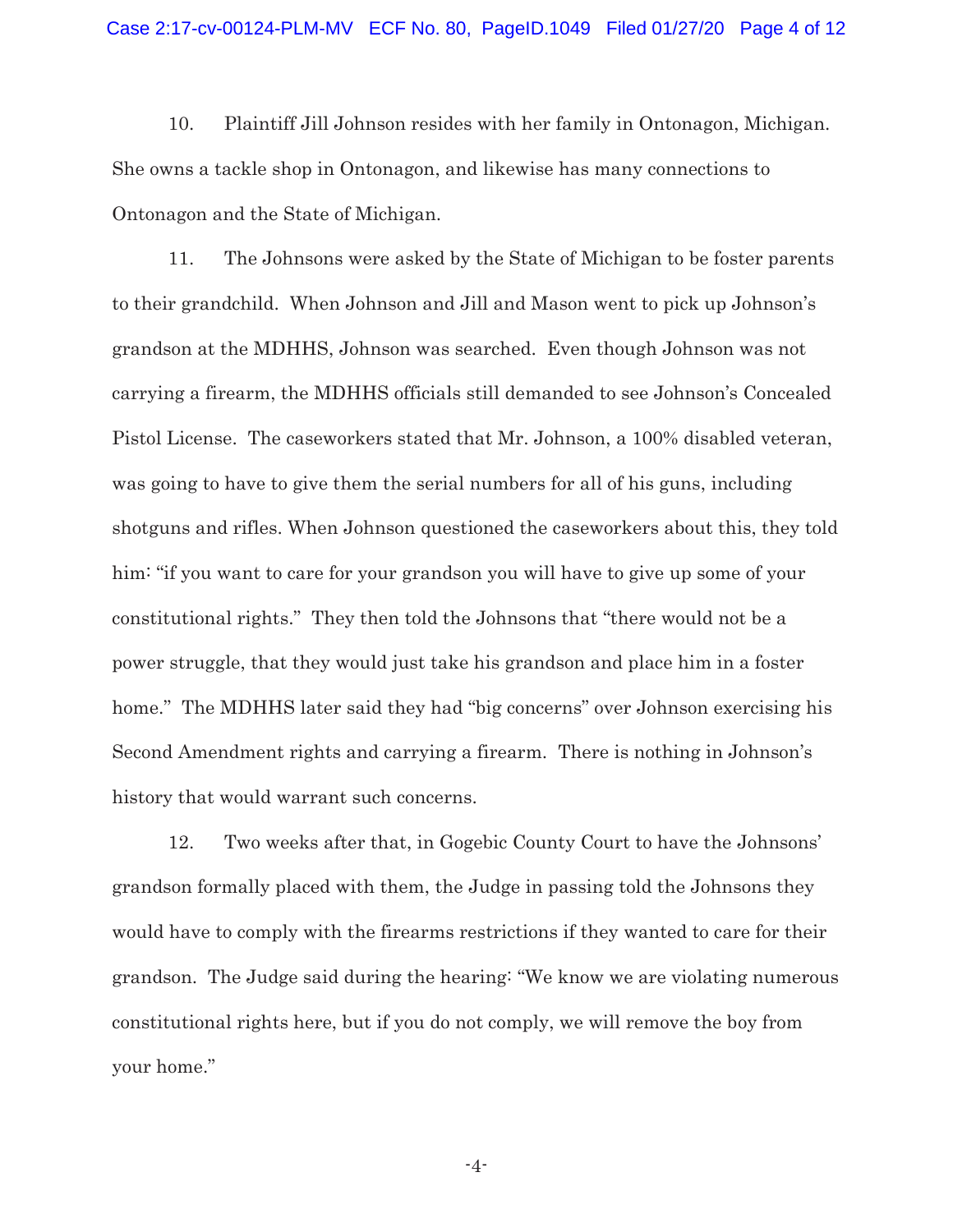13. The Johnsons are licensed foster parents in the State of Michigan.

14. Plaintiff Brian Mason is 38 years old, and resides with his family in Ontonagon, Michigan. Brian has been the Pastor at the Ontonagon Baptist Church in Ontonagon, Michigan for nine years. He is also the Chair of the Ontonagon County Department of Health and Human Services Board. Prior to that, he started a church on Drummond Island, Michigan. Brian also possesses a Michigan Concealed Pistol License and is an NRA certified range officer. In sum, he has many solid connections to the State of Michigan and the Ontonagon area, including his wife and the two of his three children who still reside in the area.

15. Plaintiff Naomi Mason resides with her family in Ontonagon, Michigan, is a published author and substitute librarian in Ontonagon, and thus has strong connections to Ontonagon and the State of Michigan.

16. The Johnsons and the Masons are allowed to possess and bear firearms in Michigan generally, but are prohibited by the MDHHS rule complainedof herein from possessing and bearing readily-available firearms for self-defense so long as they currently are foster parents or plan to be foster parents in the future.

17. The Johnsons would possess and bear loaded and readily-available firearms for self-defense and defense of family, but refrain from doing so because they fear their foster child/grandchild or other foster children being taken away from them by the State, and/or being prohibited from being foster parents in the future, all due to the MDHHS rule complained-of herein.

-5-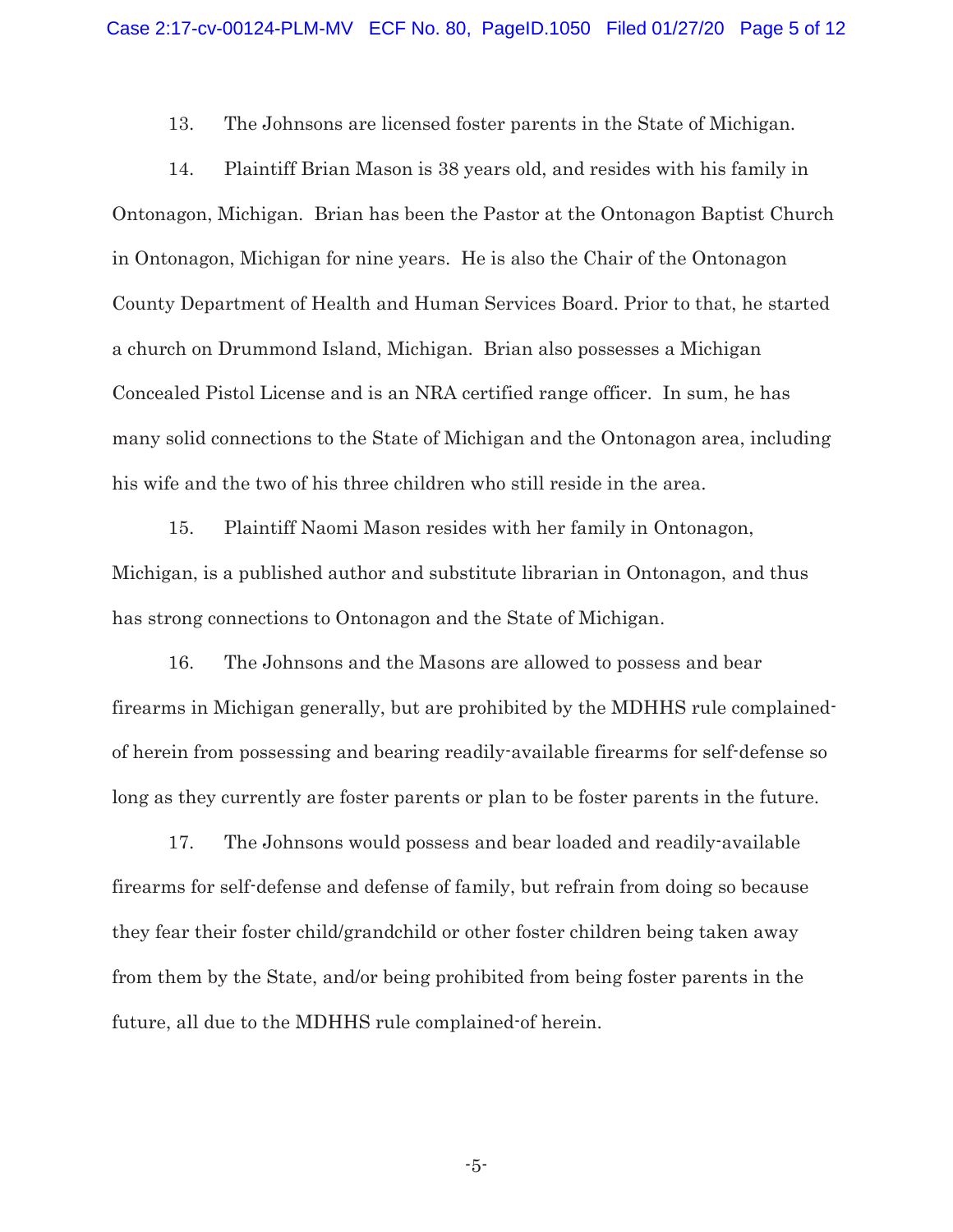18. The Masons would become foster parents in the State of Michigan, but have refrained from doing so, because they know that if they do they would be prohibited from possessing and bearing loaded and readily-available firearms for self-defense, and defense of family, at the risk of their foster children being taken away from them by the State, and/or being prohibited from being foster parents in the future, all due to the MDHHS rule complained-of herein.

19. SAF is a non-profit membership organization incorporated under the laws of Washington with its principal place of business in Bellevue, Washington. SAF's membership includes foster parents residing in Michigan. SAF has over 650,000 members and supporters nationwide. The purposes of SAF include education, research, publishing, advocacy, and legal action focusing on the Constitutional right privately to own, possess, and bear firearms. SAF brings this action on behalf of itself and its members.

20. Members of SAF who are or would be foster parents would bear loaded and readily-available handguns for self-defense, but refrain from doing so because they fear their foster children being taken away from them by the State, and/or being prohibited from being foster parents in the future, all due to the MDHHS rule complained-of herein.

21. William and Jill Johnson are members of SAF.

22. Brian and Naomi Mason are members of SAF. They are named in this Amended Complaint for purposes of appeal.

-6-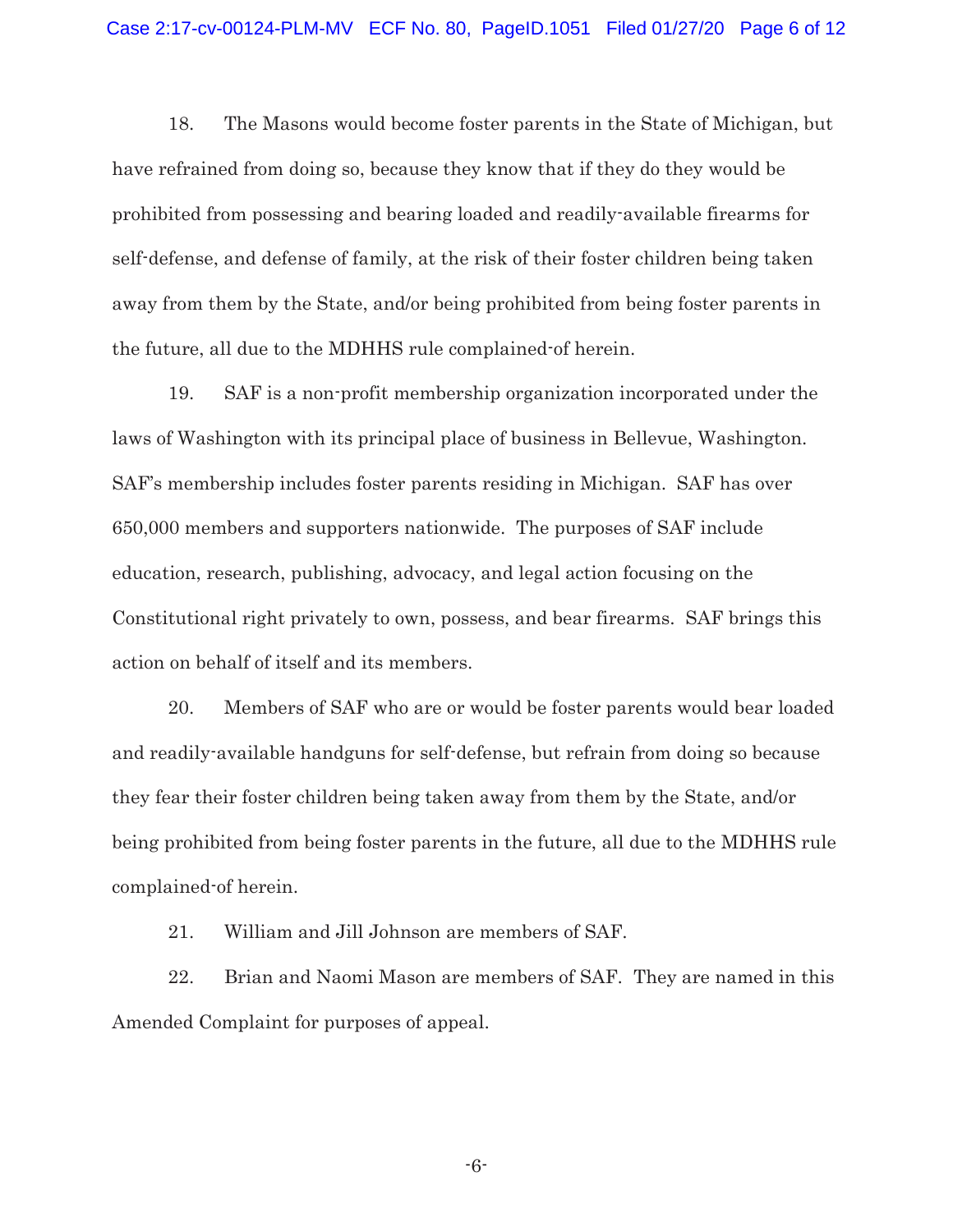#### DEFENDANT

23. Defendant Lyon is the Director of the Michigan Department of Health and Human Services. In Lyon's official capacity, he is responsible for enforcing certain of Michigan's laws, customs, practices, and policies, specifically those challenged herein. In that capacity, Lyon is presently enforcing the laws, customs, practices and policies complained of in this action. Specifically, Lyon is the authority charged with processing and administering the foster parenting system in Michigan. He is sued in his official capacity.

## CONSTITUTIONAL PROVISIONS

24. The Second Amendment provides:

A well regulated Militia, being necessary to the security of a free State, the right of the people to keep and bear Arms, shall not be infringed.

U.S. Const. amend. II.

25. The Second Amendment "is fully applicable against the States."

McDonald v. City of Chicago, 561 U.S. 3025, 130 S. Ct. 3020, 3026 (2010).

26. Section 1 of the Fourteenth Amendment provides, in relevant part:

No state shall make or enforce any law which shall abridge the privileges or immunities of citizens of the United States; nor shall any state deprive any person of life, liberty, or property, without due process of law; nor deny to any person within its jurisdiction the equal protection of the laws.

U.S. Const. amend. XIV (emphasis added).

## STATE LAW

27. As of February 3, 2020, Michigan DHHS Foster Care Rules state, in

relevant part, as amended: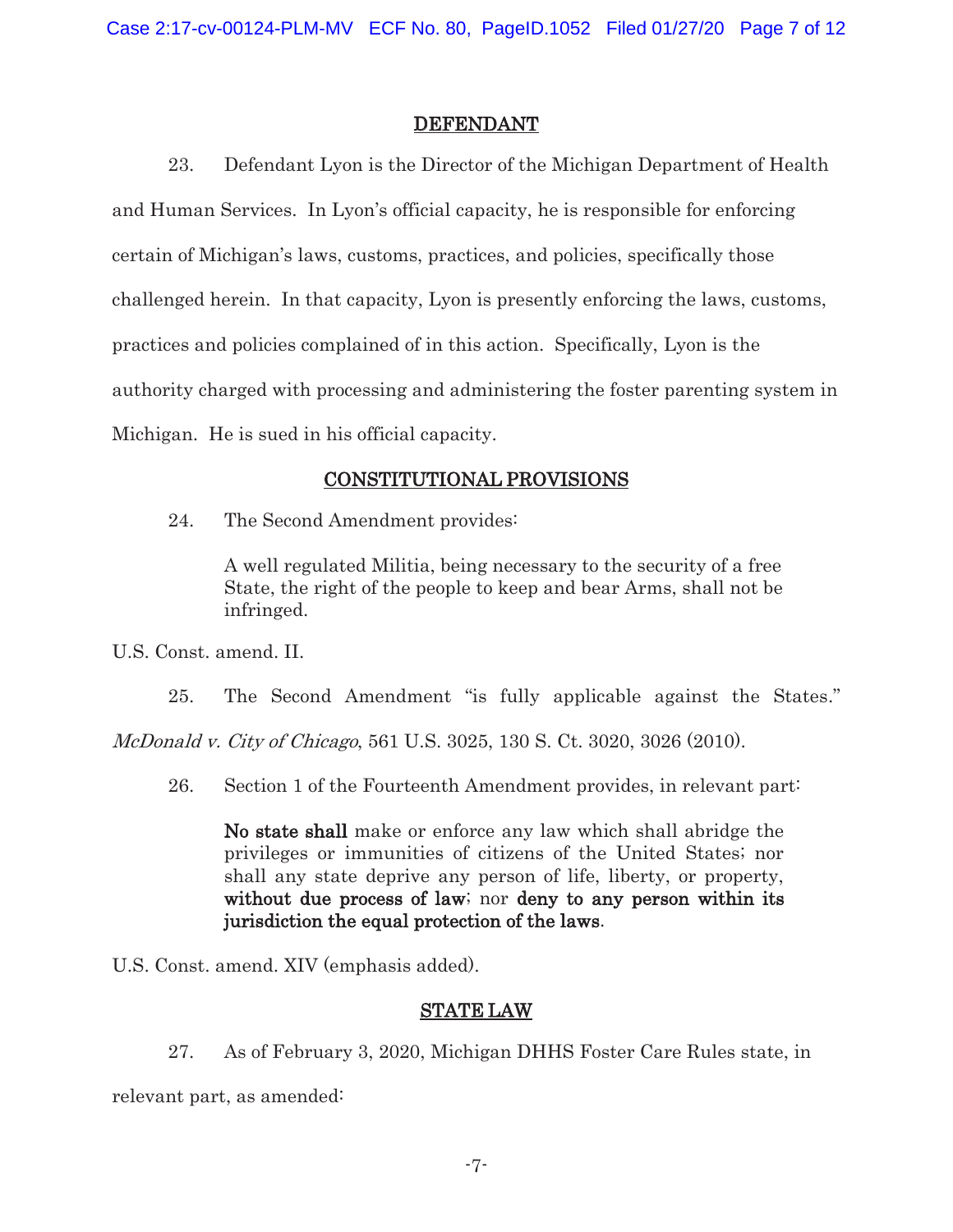R 400.9415 Hazardous materials and firearm storage.

Rule 415.

(1) Federal standards for a foster family or group home include specific safety requirements for weapons, pools, hot tubs, and spas, as these pose a particular preventable danger to children.

. . .

(3)Unless carried in the home as permitted by law, firearms and ammunition must be stored as follows: (a) Firearms must be all of the following:

(i) Locked in compliance with 1 of the following:

(A) By a cable-lock.

(B) By a trigger-lock.

(C) In a gun safe.

(D) A solid metal gun case.

(E) A solid wood gun case.

(ii) Unloaded.

(iii) Separate from ammunition.

(iv) Inaccessible to children.

(b) Ammunition must be stored in a locked location and inaccessible to children.

#### COUNT I – VIOLATION OF RIGHT TO KEEP AND BEAR FIREARMS (U.S. CONST. AMENDS. II AND XIV; 42 U.S.C. § 1983)

28. Paragraphs 1 through 27 are realleged and incorporated herein by

reference.

29. The MDHHS Rule 400.9415(3), and all other Michigan statutory

language, which functionally restricts foster parents, and would-be foster parents,

the rights and privileges of possessing and bearing readily-available firearms for

self-defense and defense of family based solely on their status as foster parents, on

their face and as applied, violate the Plaintiffs' individual right to possess and carry

firearms for self-defense and defense of family as secured by the Second

Amendment to the United States Constitution.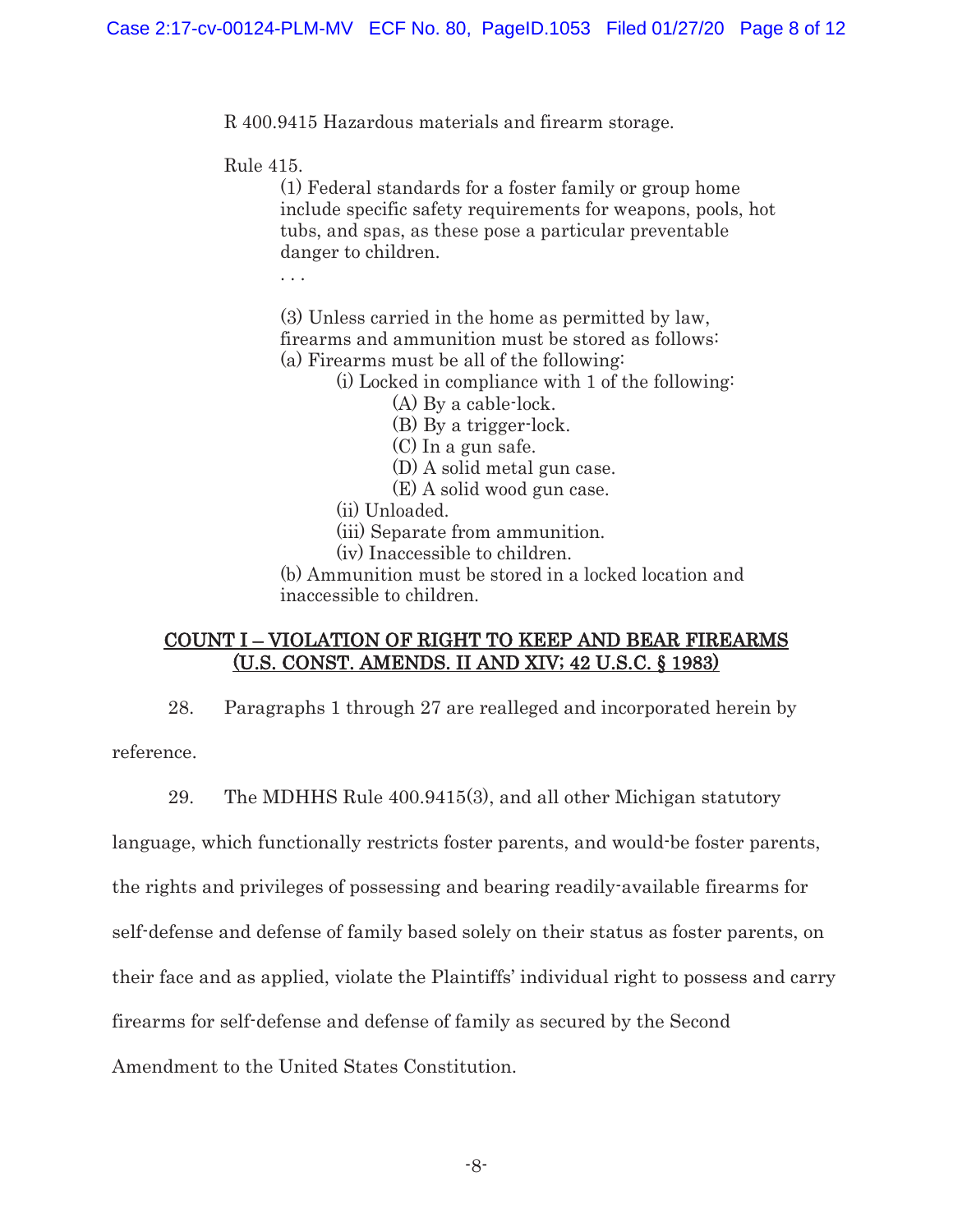## COUNT II – VIOLATION OF EQUAL PROTECTION (U.S. CONST. AMEND. XIV; 42 U.S.C. §§ 1981(a), 1983) (preserved for appeal)

30. Paragraphs 1 through 29 are realleged and incorporated herein by reference.

31. The MDHHS Rule 400.9415(3), and all other Michigan statutory language which restricts foster parents, and would-be foster parents, the rights and privileges of possessing and bearing firearms for self-defense and defense of family based solely on their status as foster parents, on their face and as applied, are unconstitutional denials of equal protection of the laws and are in violation of the Equal Protection Clause of the Fourteenth Amendment to the United States Constitution.

## COUNT III – VIOLATION OF SUBSTANTIVE DUE PROCESS (U.S. CONST. AMEND. XIV; 42 U.S.C. §§ 1981(a), 1983) (preserved for appeal)

32. Paragraphs 1 through 31 are realleged and incorporated herein by reference.

33. The MDHHS Rule 400.9415(3), and all other Michigan statutory language, which restricts foster parents, and would-be foster parents, the rights and privileges of possessing and bearing firearms for self-defense and defense of family based solely on their status as foster parents, on their face and as applied, are unconstitutional denials of their fundamental substantive due process rights, and are in violation of the Due Process Clause of the Fourteenth Amendment to the United States Constitution.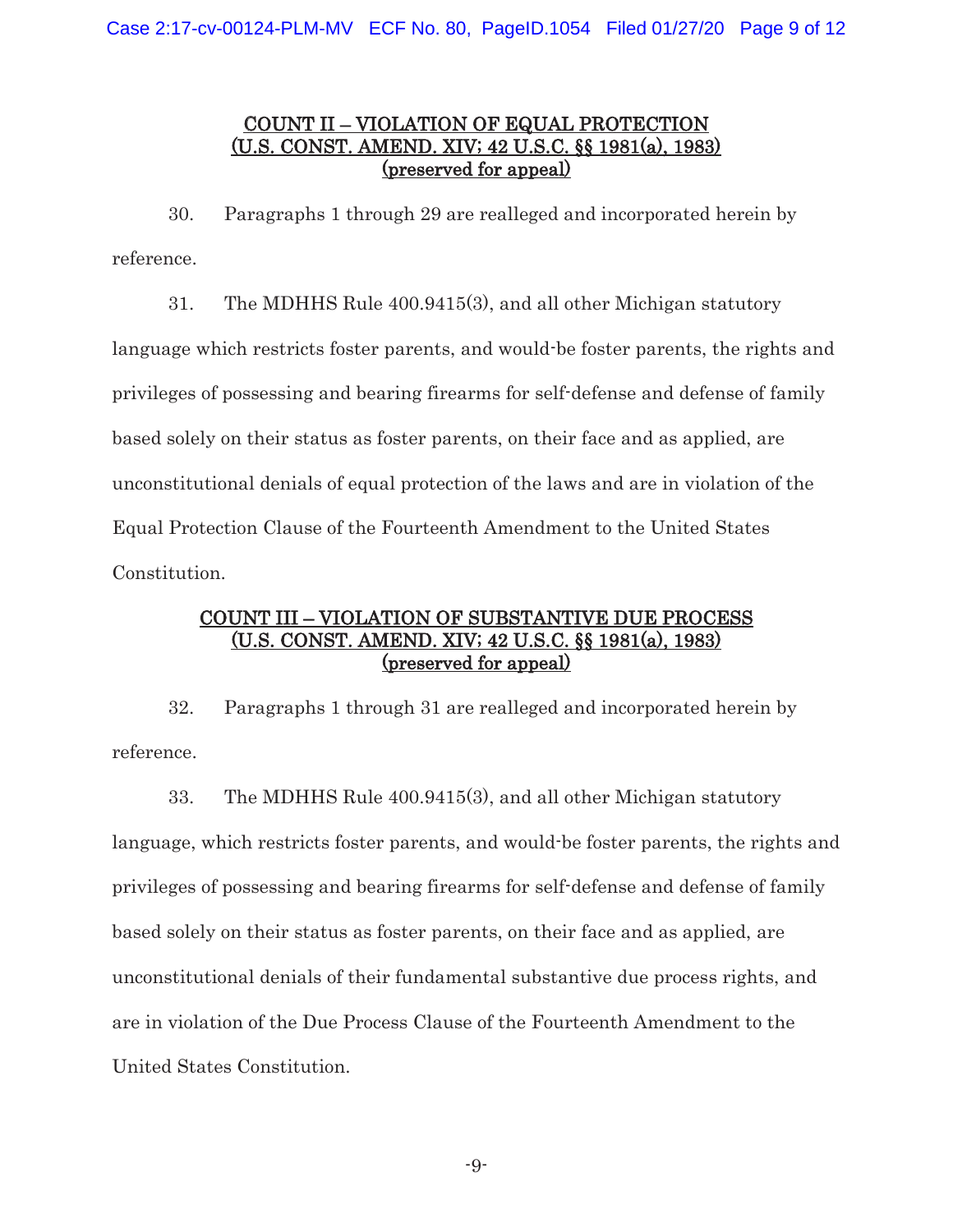#### FOR ALL COUNTS

34. Paragraphs 1 through 33 are realleged and incorporated herein by reference.

35. A controversy exists as to whether the MDHHS Rule 400.9415(3) which restricts foster parents, and would-be foster parents, the rights and privileges of possessing and bearing readily-available firearms for self-defense and defense of family based solely on their status as foster parents, is unconstitutional.

36. A declaration from this Court would settle this issue.

37. A declaration would also serve a useful purpose in clarifying the legal issues in dispute.

38. The Plaintiffs seek a declaration that the MDHHS Rule 400.9415(3) which restricts foster parents, and would-be foster parents, the rights and privileges of possessing and bearing readily-available firearms for self-defense and defense of family based solely on their status as foster parents, is unconstitutional.

39. In the absence of an injunction, the unlawful MDHHS Rule 400.9415(3) would continue to be enforced and would prevent the Johnsons and Masons, and SAF's members who are foster parents, or would-be foster parents, residing in Michigan from possessing or bearing a readily-available firearm that any otherwise-qualified Michigan residents may possess and bear for defense of self or family.

40. The Plaintiffs would continue to suffer irreparable injury if the Court does not issue an injunction.

-10-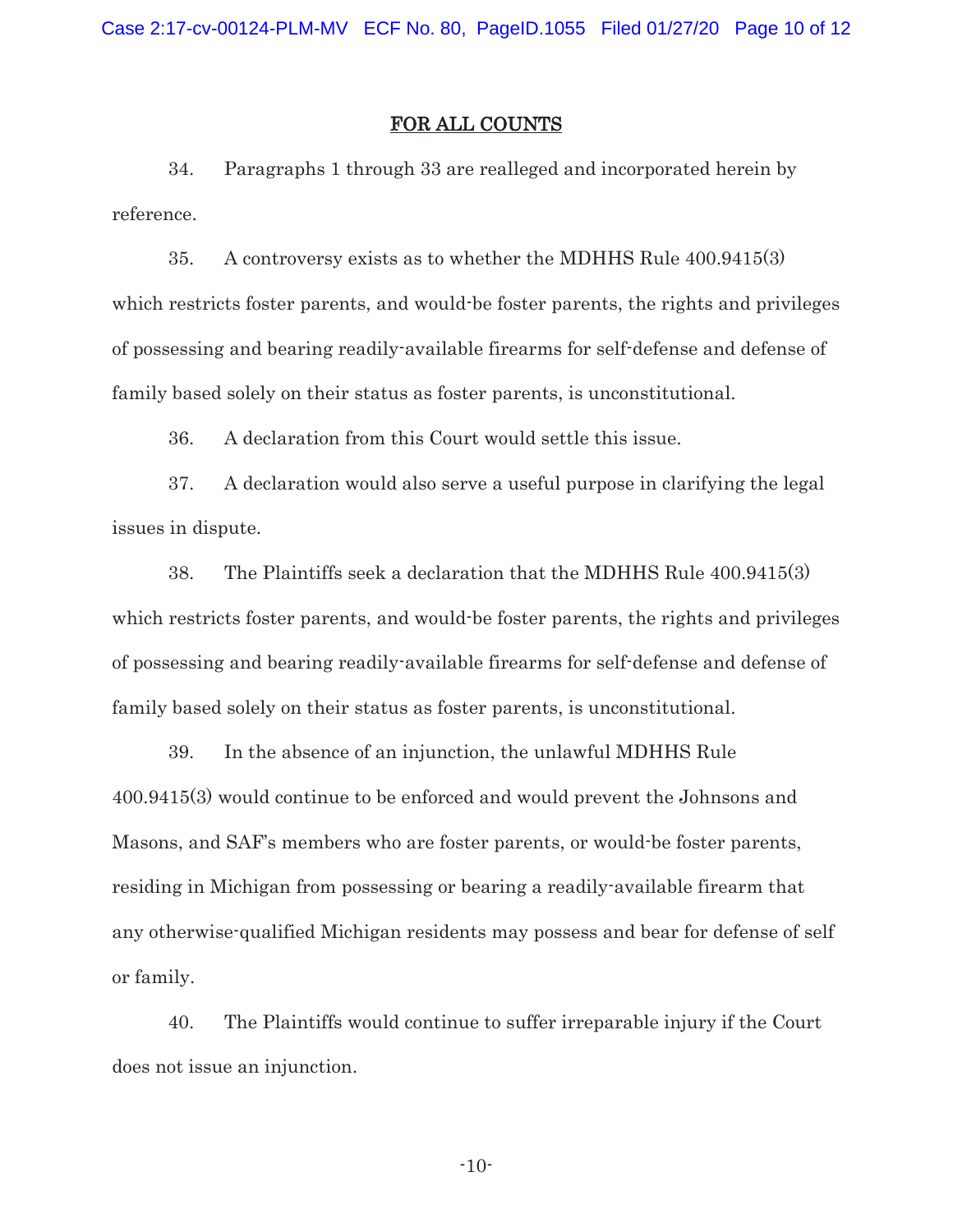41. There is no adequate remedy at law because only a declaration and injunction, as opposed to monetary damages, would allow the Johnsons, Masons, and SAF's members who are foster parents, or would-be foster parents, residing in Michigan the opportunity to possess and bear a readily-available firearm for selfdefense.

WHEREFORE, Plaintiffs pray that this Honorable Court:

 1. Issue preliminary and permanent injunctions (a) enjoining Defendant NICK LYON, as Director of the Michigan Department of Health and Human Services, from continuing and enforcing the MDHHS Rule 400.9415(3) prohibiting readily-available firearm possession to foster parents, and those who would be foster parents in Michigan, including against the Plaintiffs and/or their members; and

2. Enter the following:

(a) A declaratory judgment that the MDHHS Rule 400.9415(3) prohibiting readily-available firearms possession and bearing by foster parents, and those who would be foster parents in Michigan, and all other Michigan statutory language which restricts firearms rights and privileges based on status as a foster parent, is null and void because it (i) infringes on the right of the people to keep and bear arms in violation of the Second and Fourteenth Amendments to the United States Constitution and (ii); violates due process and the equal

-11-